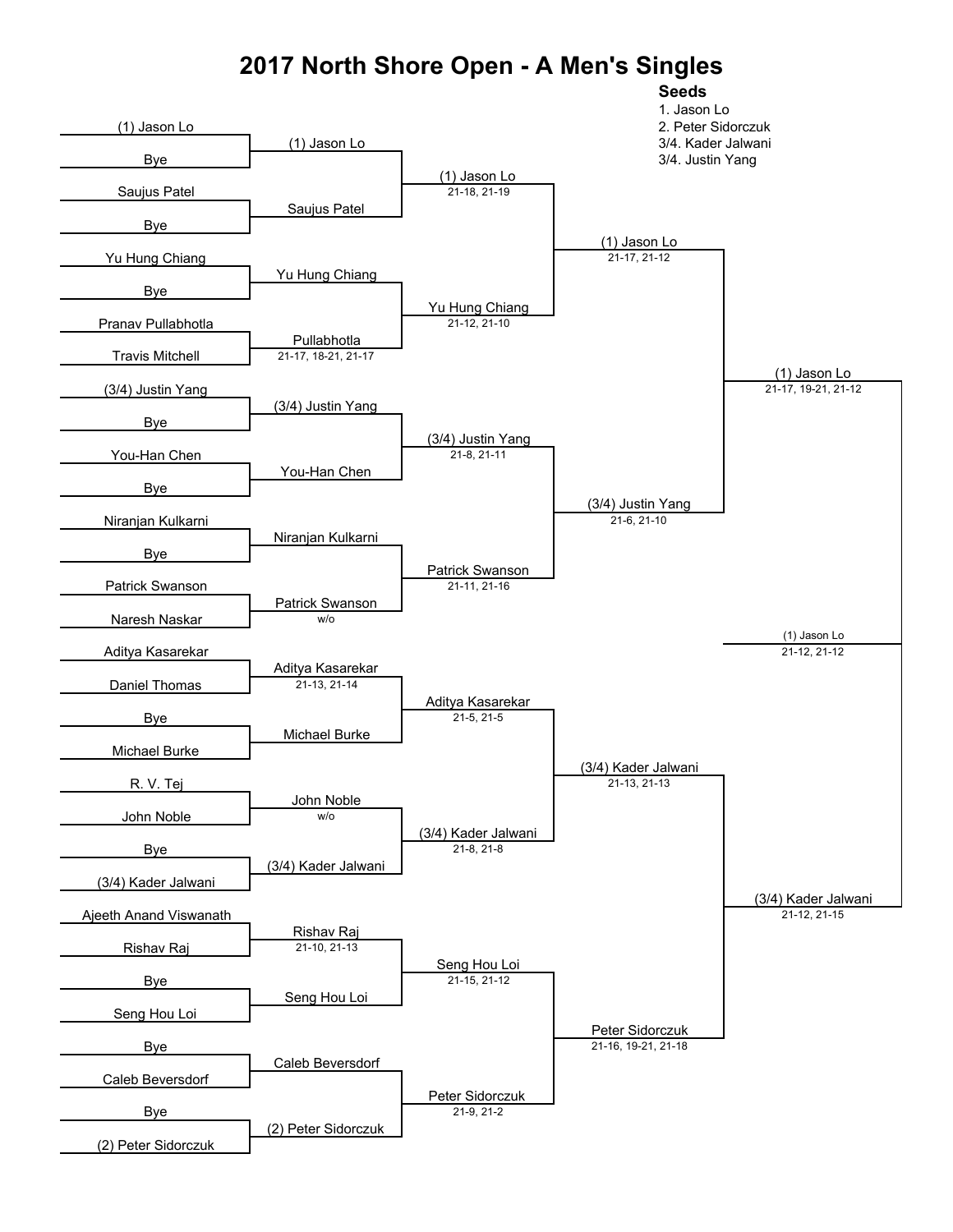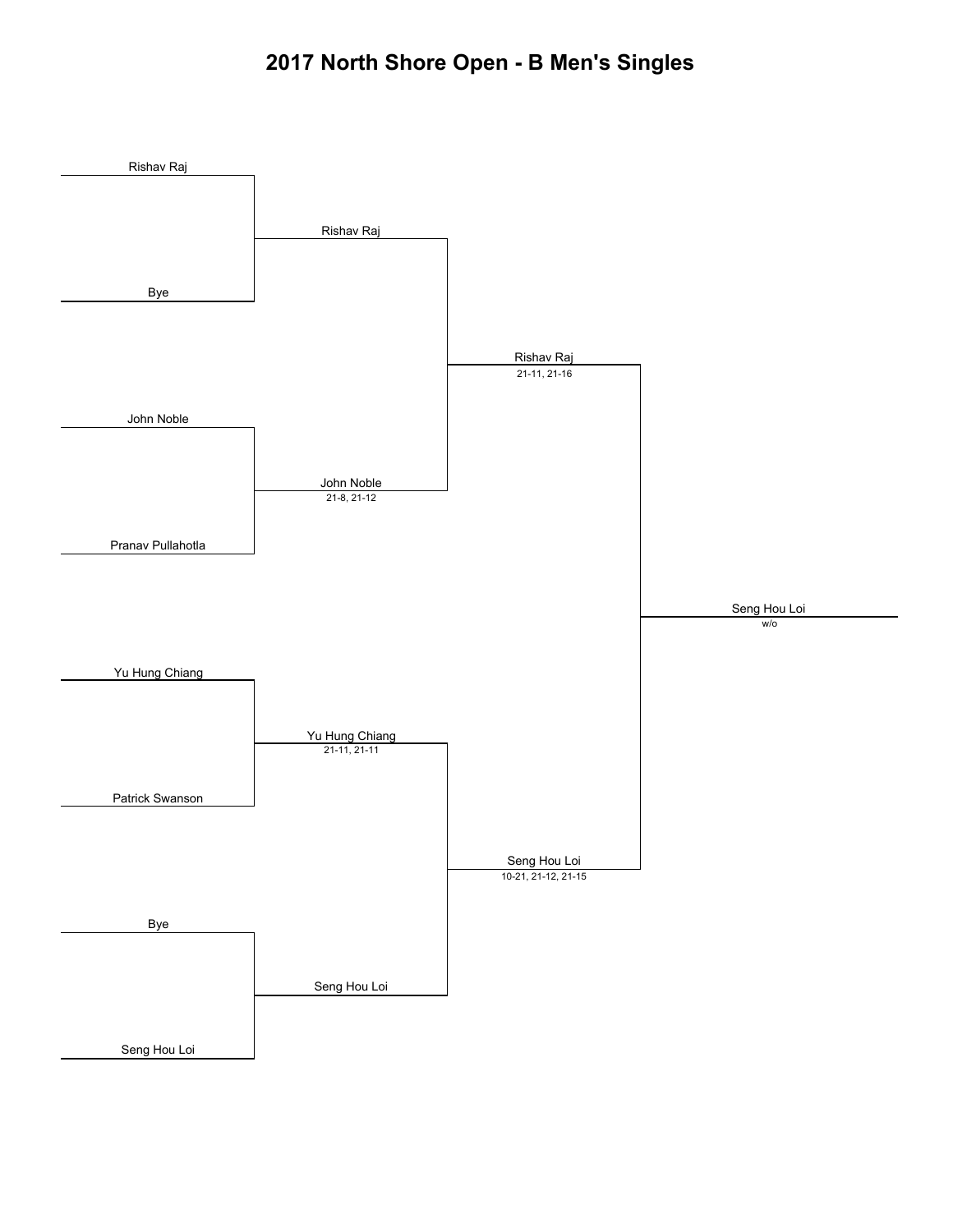## **2017 North Shore Open - C Men's Singles**

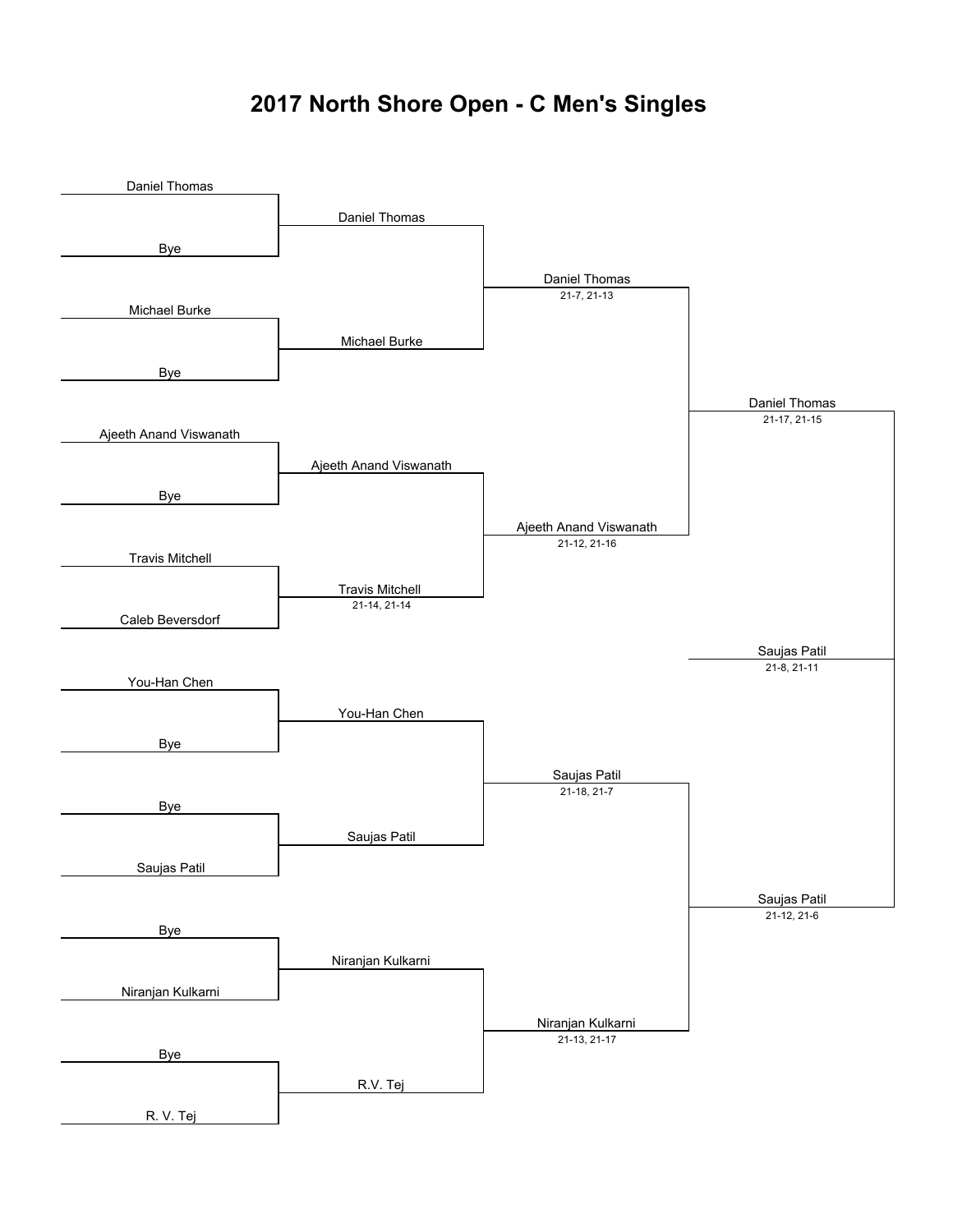# **2017 North Shore Open - D Men's Singles**

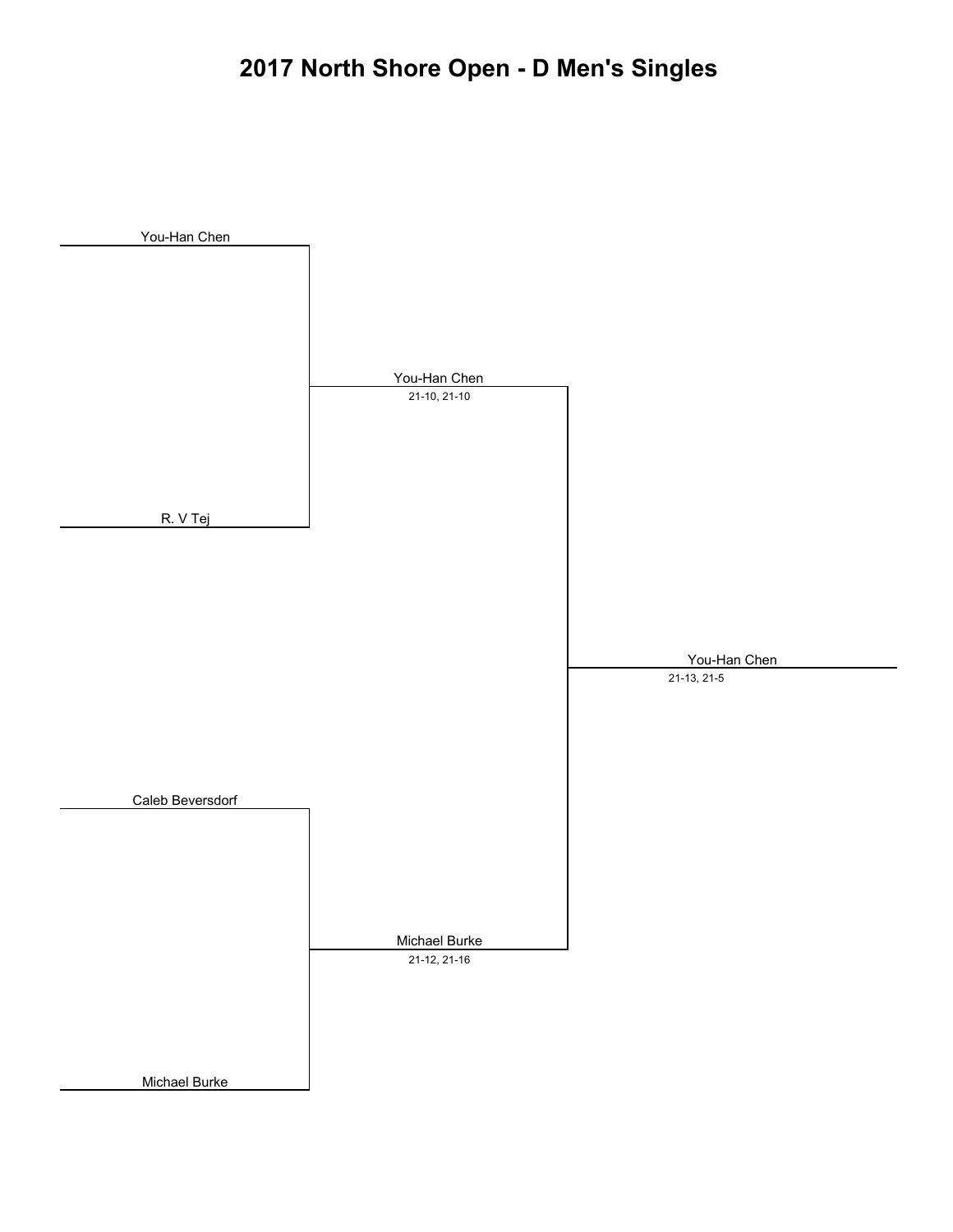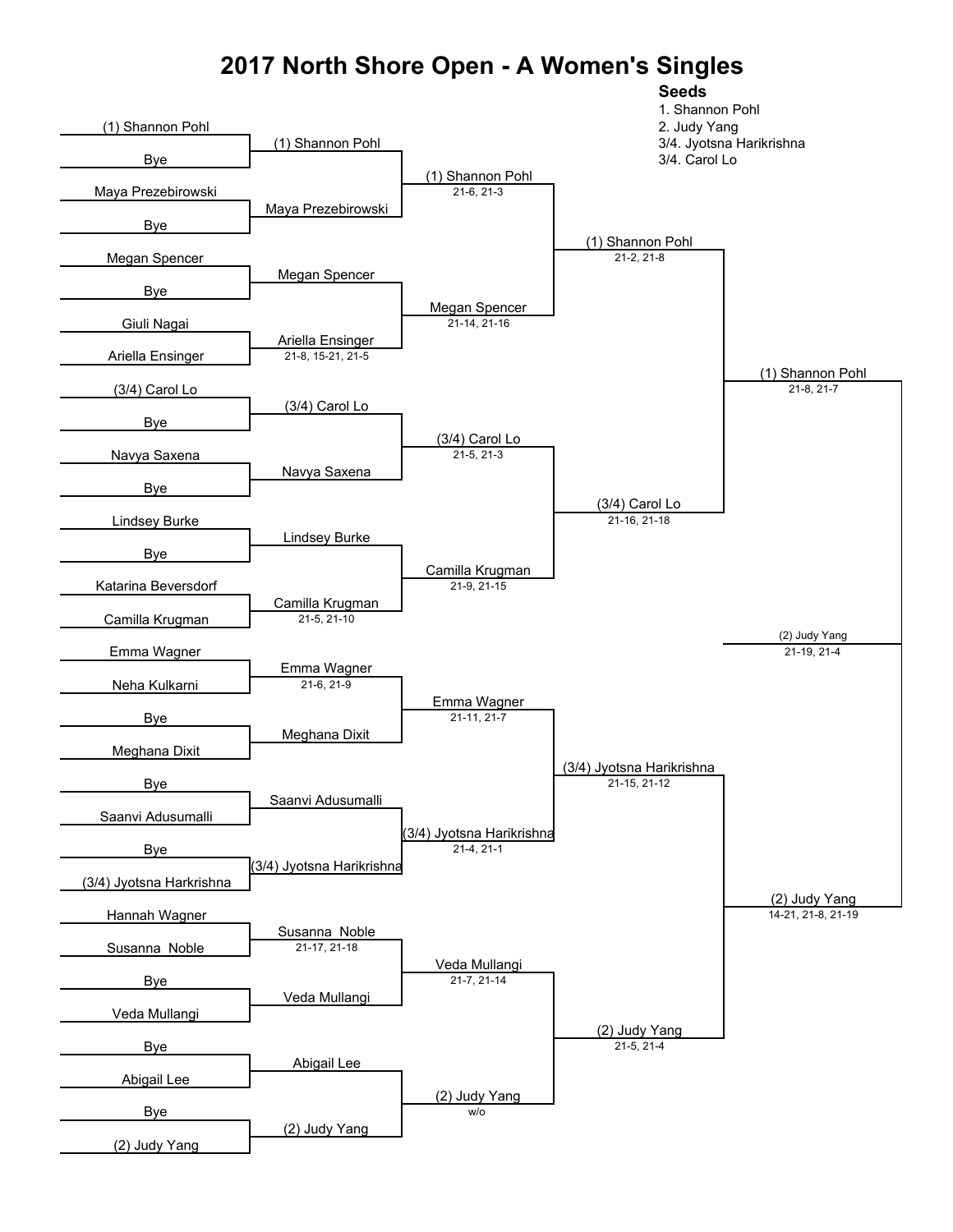# **2017 North Shore Open - B Women's Singles**

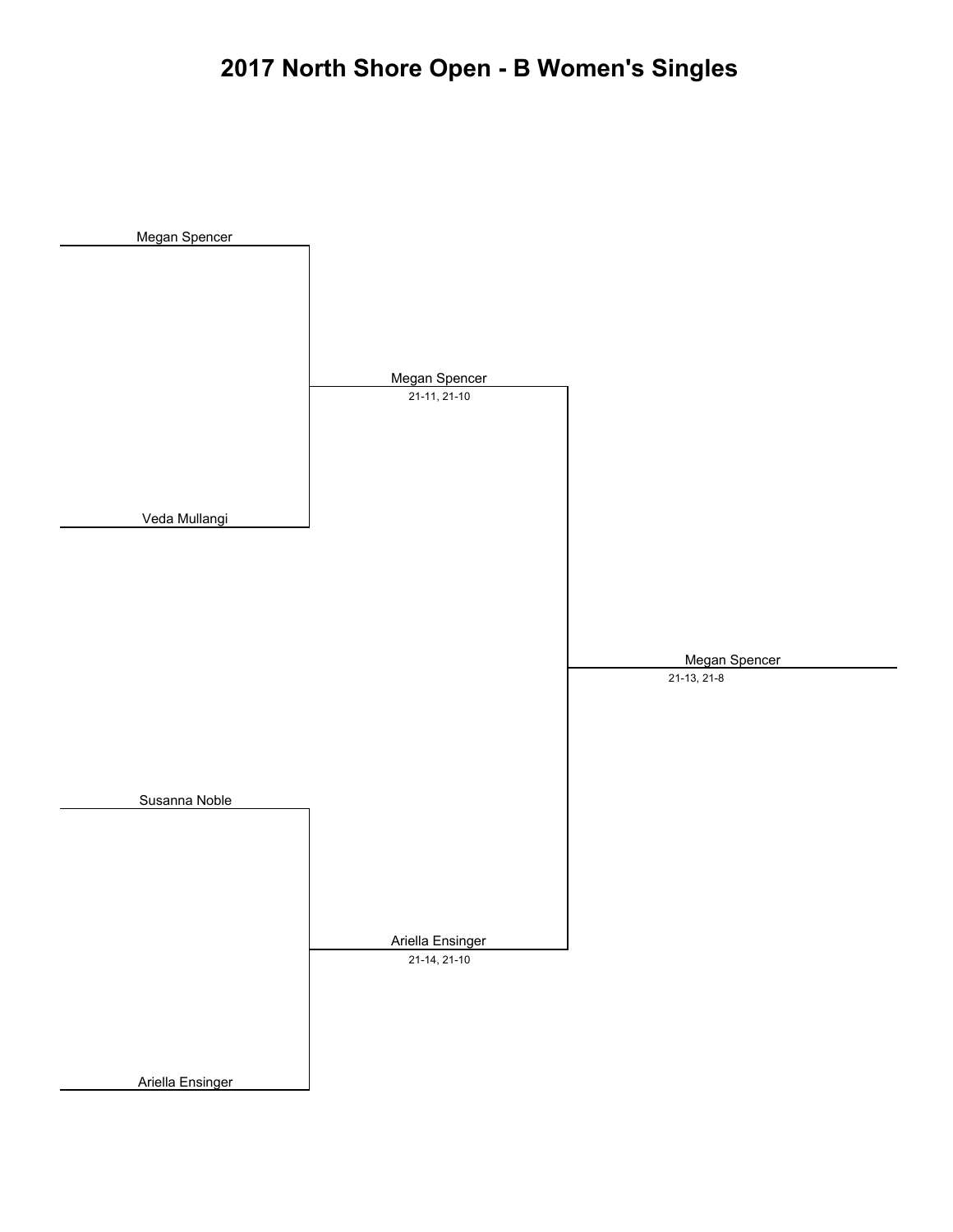## **2017 North Shore Open - C Women's Singles**

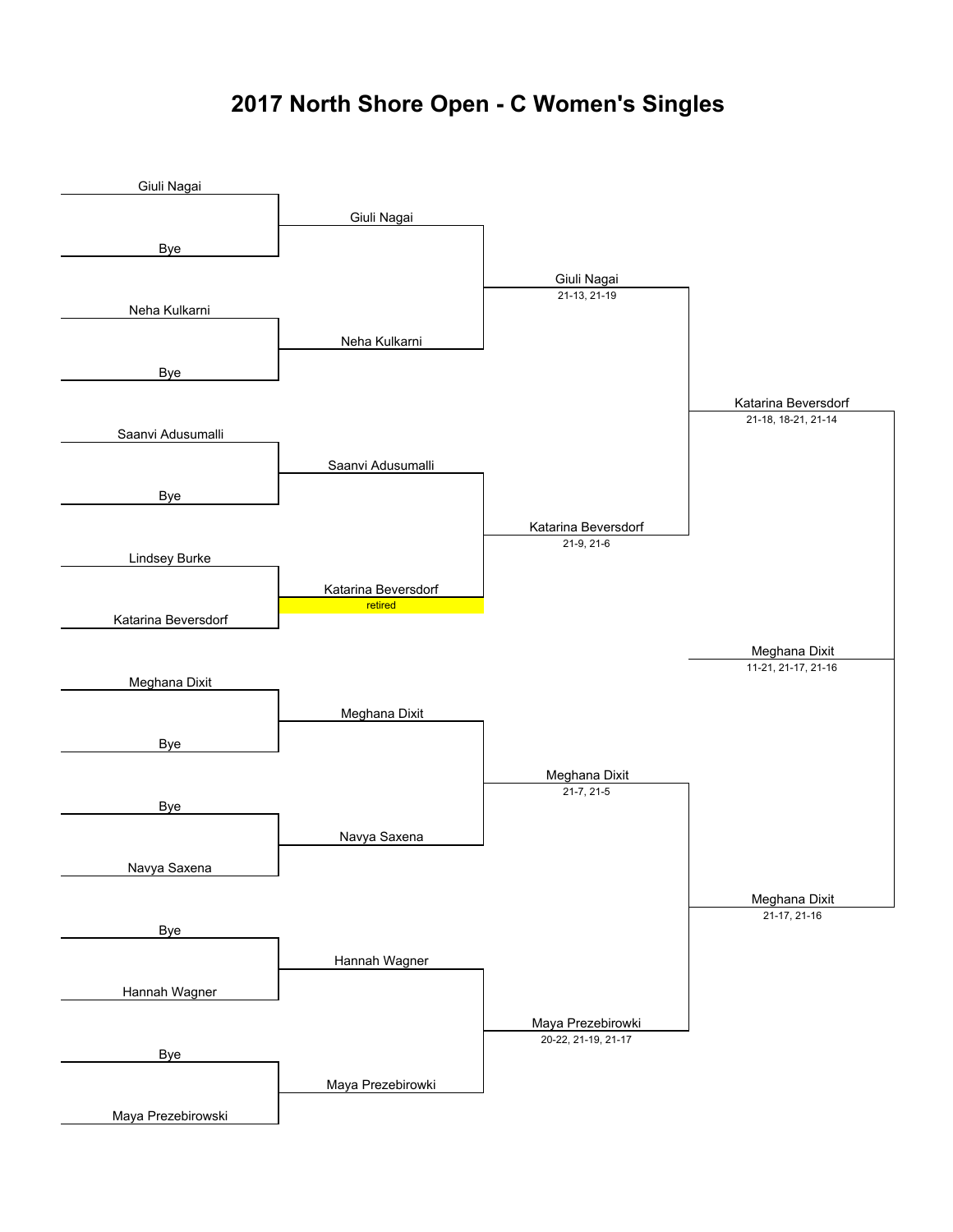# **2017 North Shore Open - D Women's Singles**

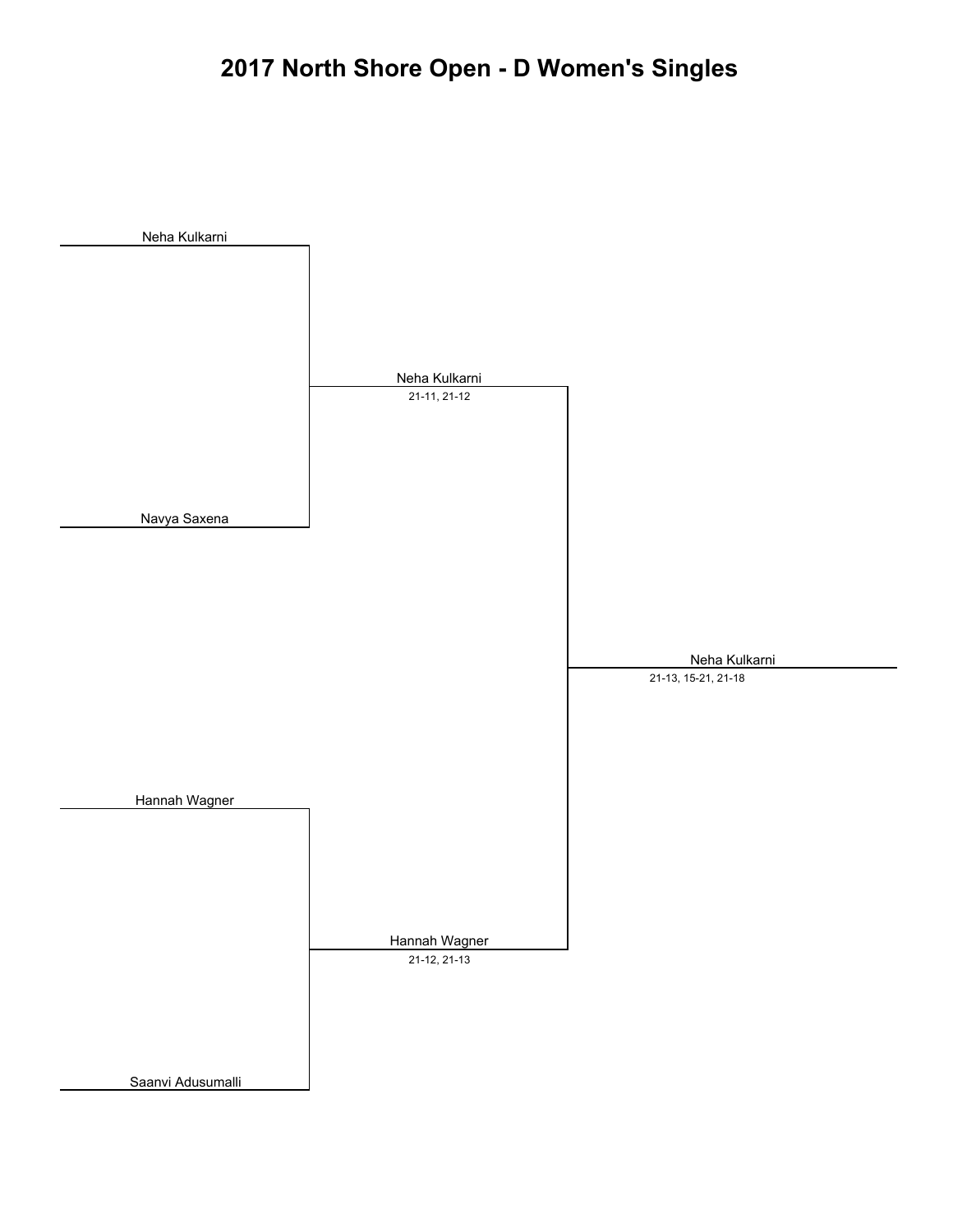### **2017 North Shore Open - A Men's Doubles**

#### **Seeds**

1. Peter Sidorczuk / Joe Antony

2. Kader Jalwaini / Austin Hua

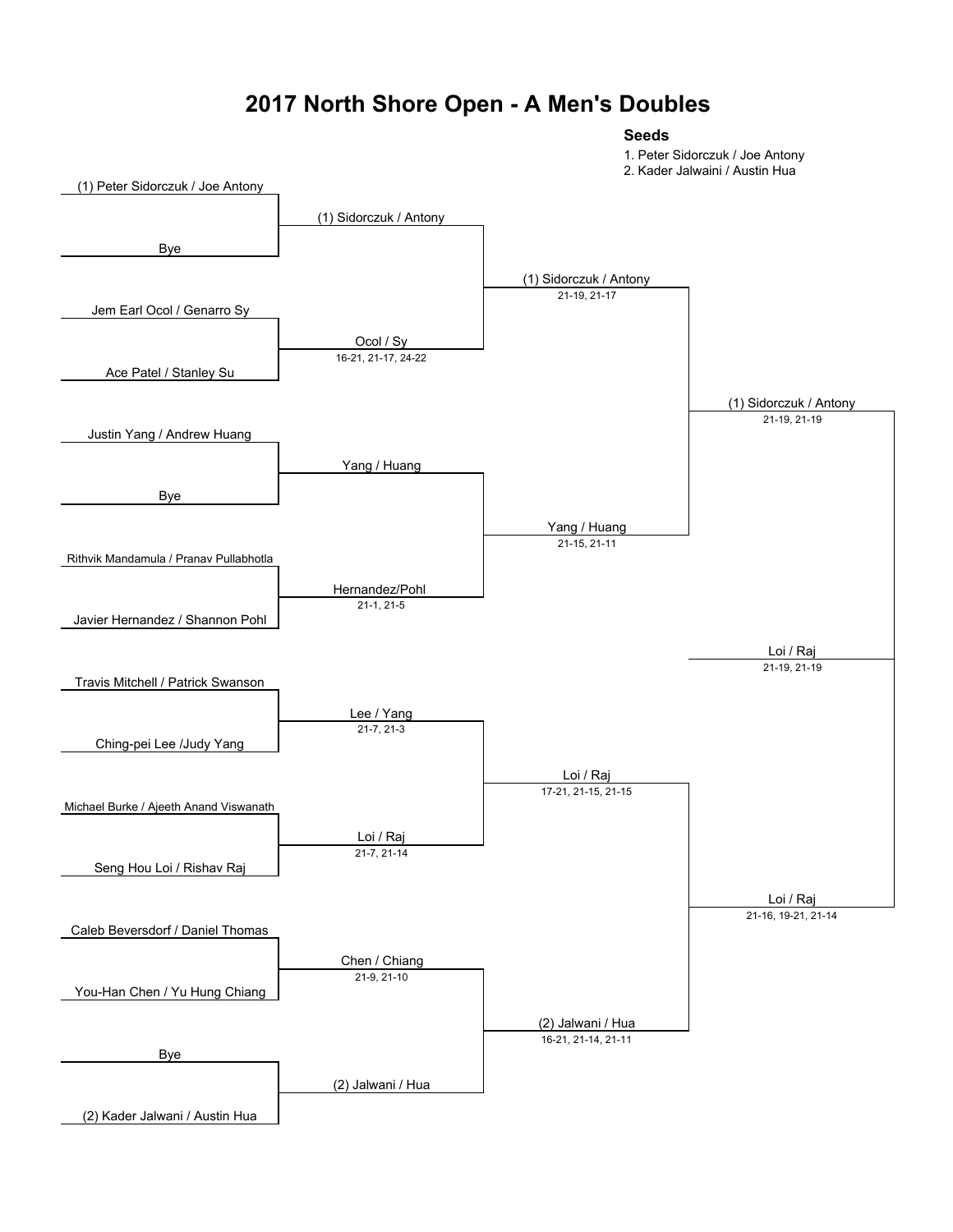### **2017 North Shore Open - B Men's Doubles**

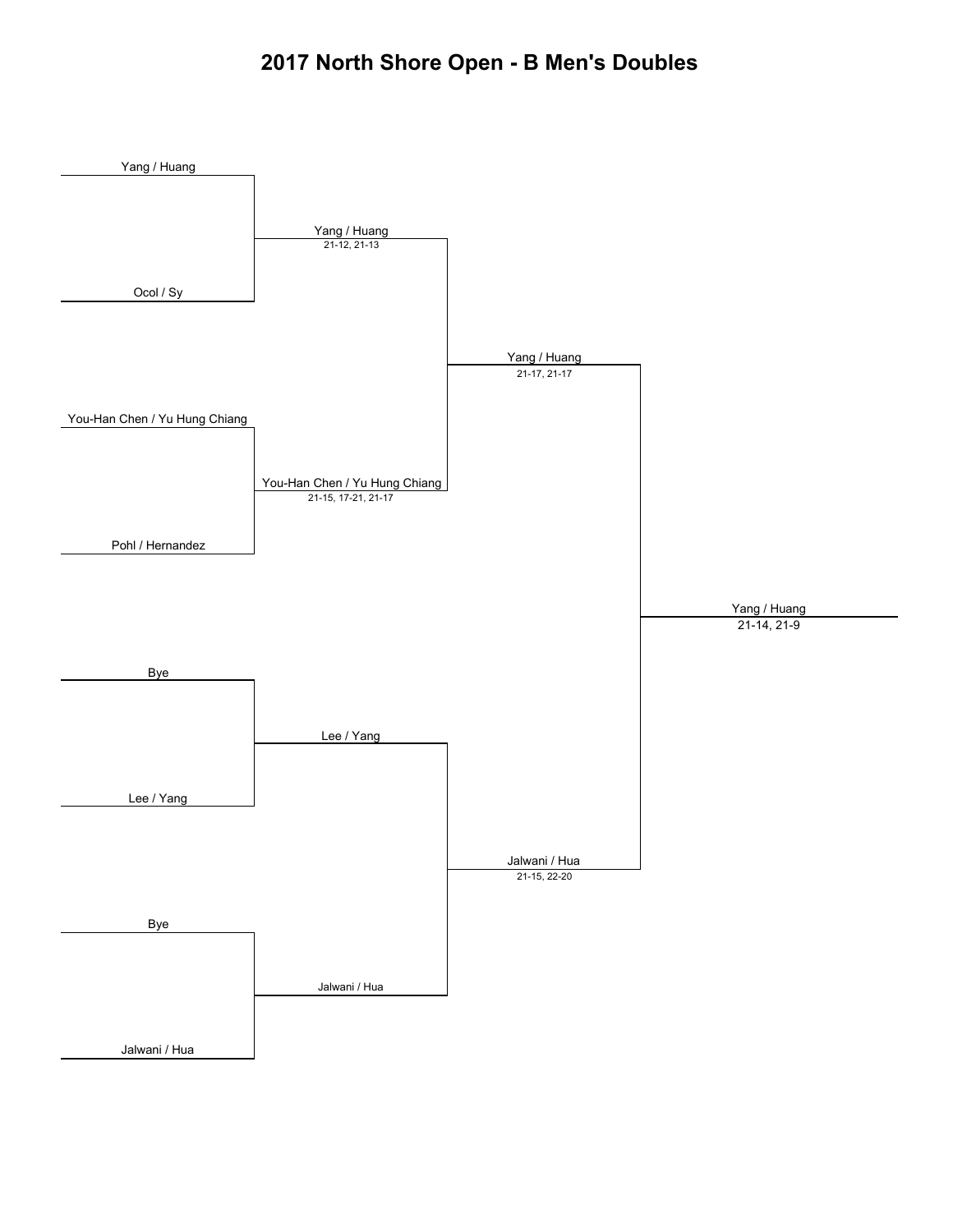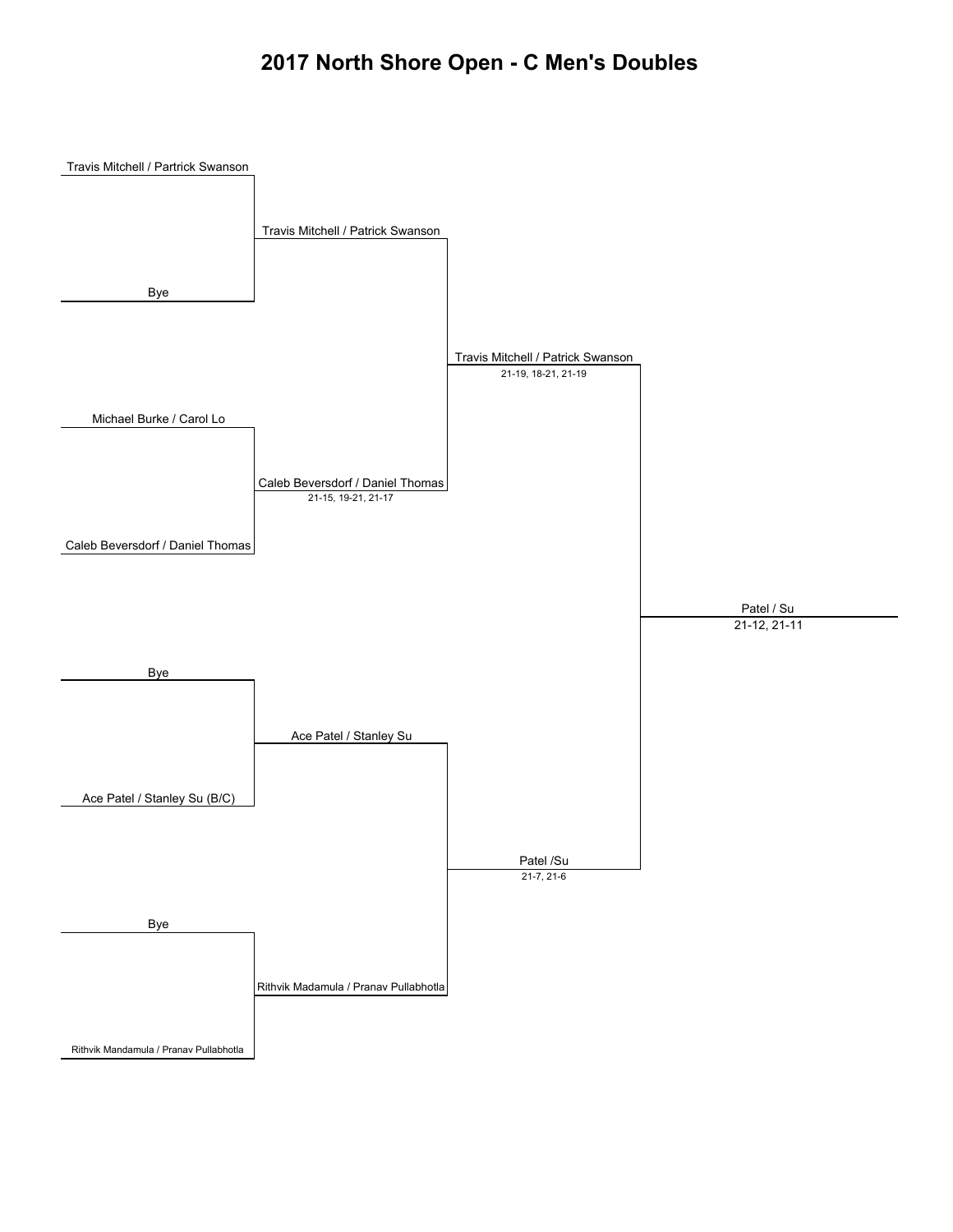# **2017 North Shore Open - D Men's Doubles**



If Travis Mitchell / Patrick Swanson lose otherwise bye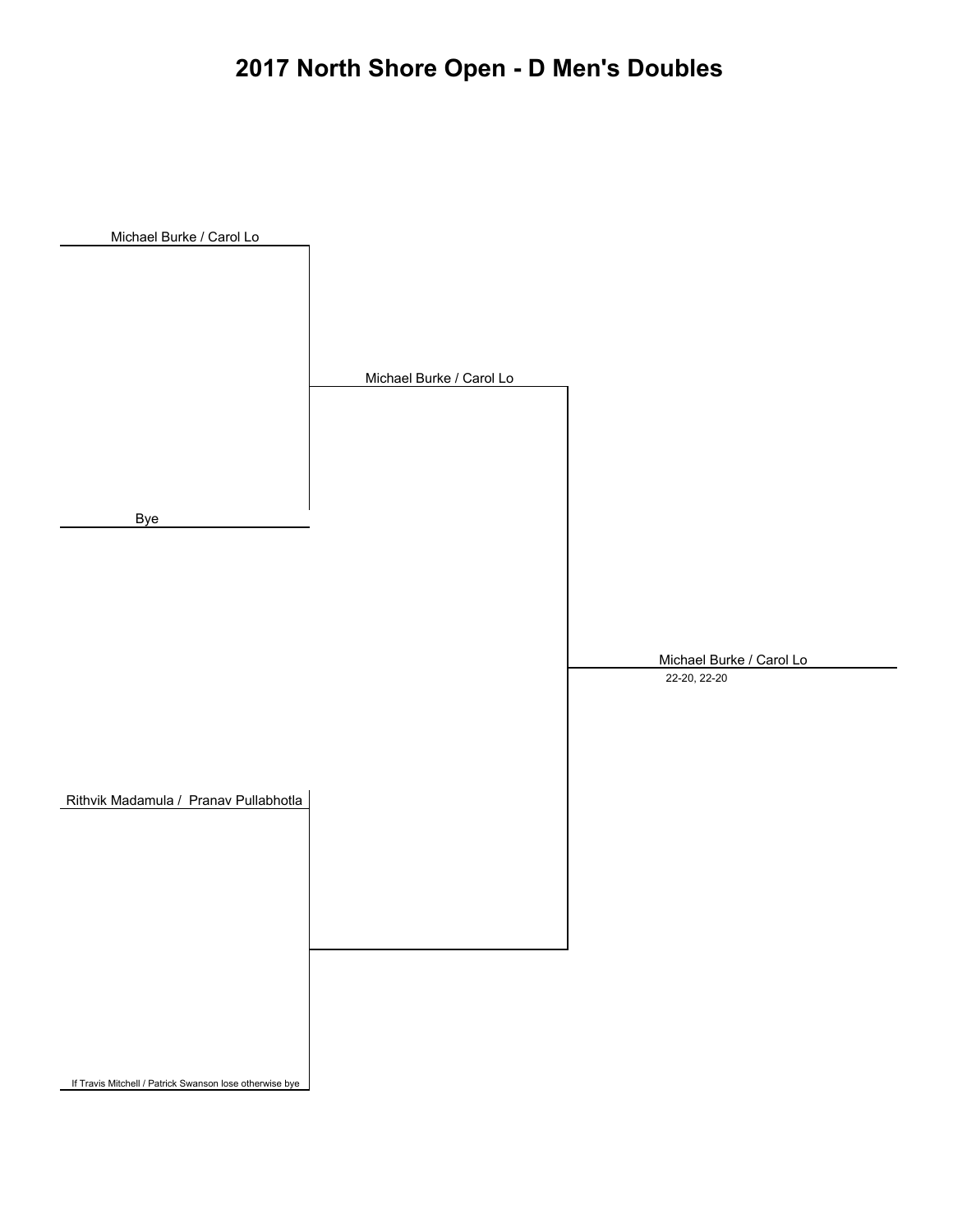### **2017 North Shore Open - A Women's Doubles**

#### **Seeds**

1. Jyotsna Harikrishna / Jenny Yang

2. Vinny Bhupatkar / Sruti Rudrappa

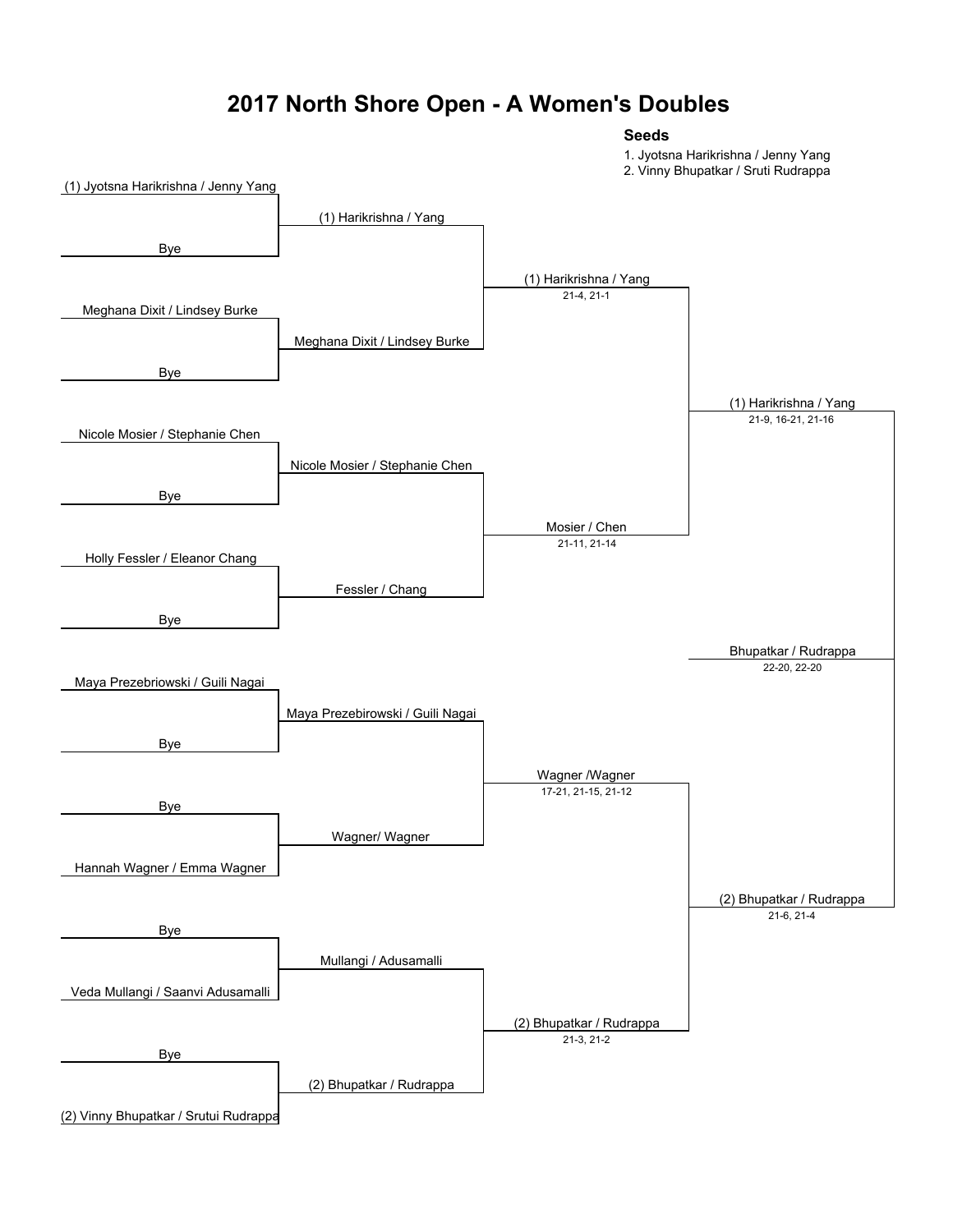# **2017 North Shore Open - B Women's Doubles**

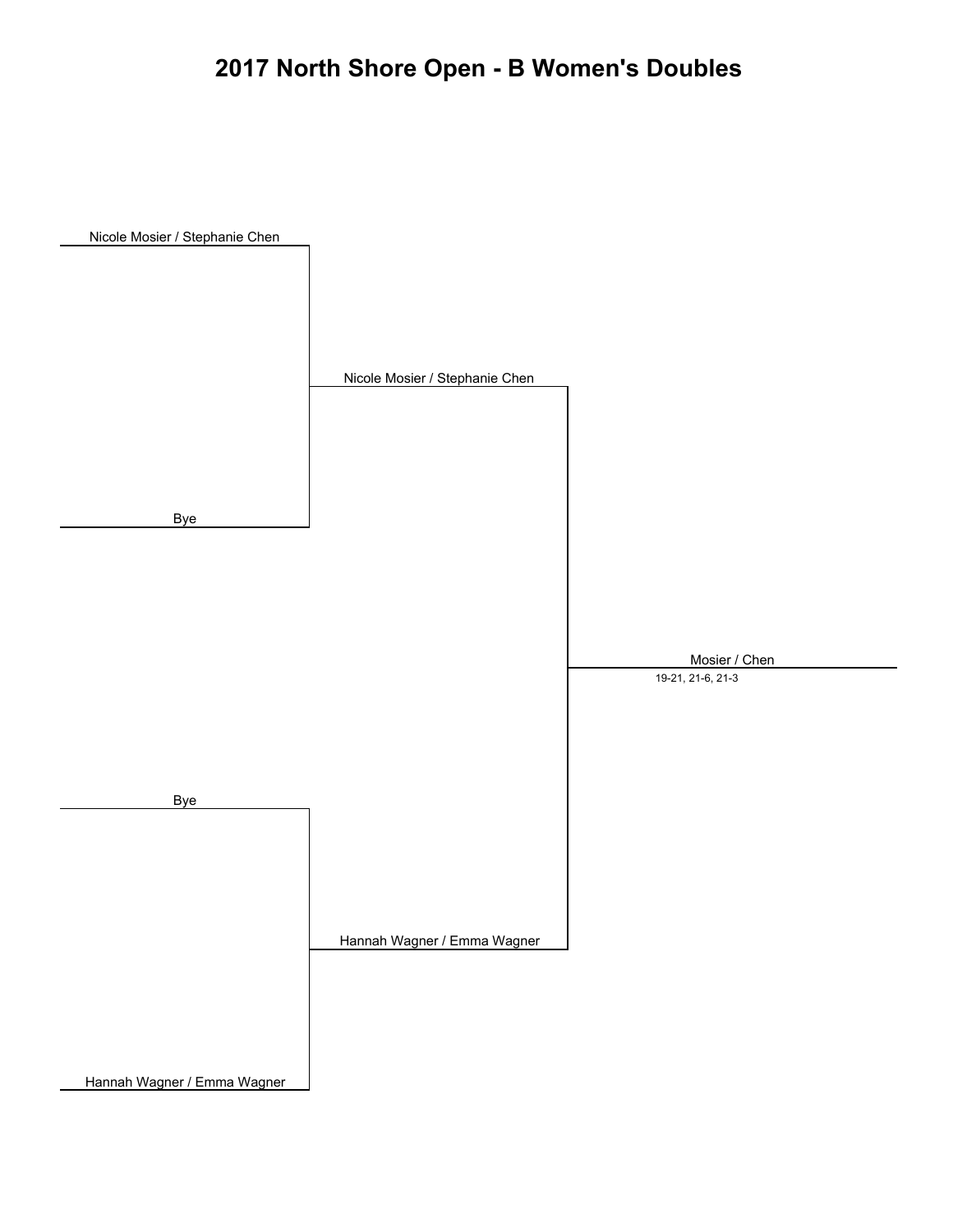## **2017 North Shore Open - C Women's Doubles**

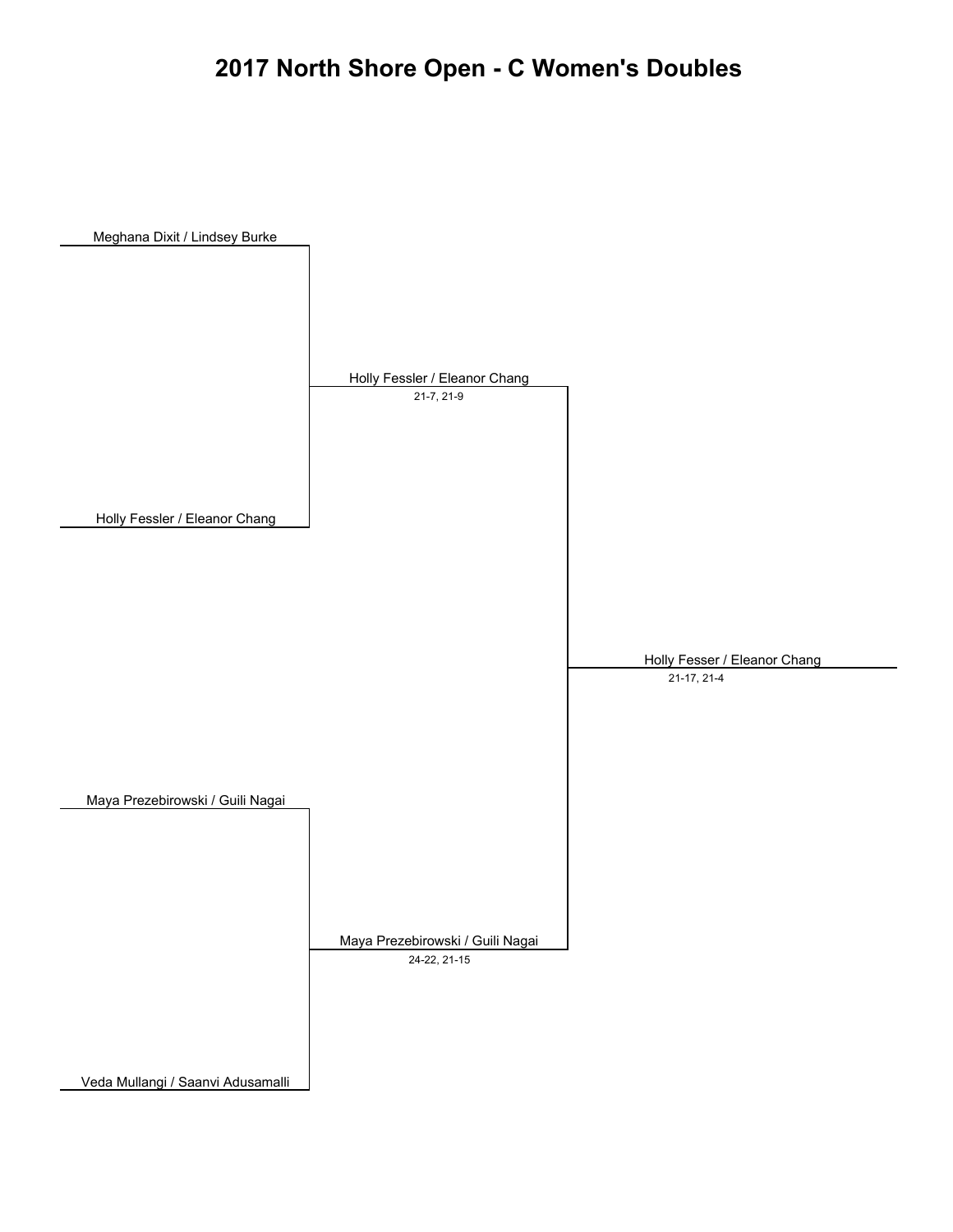# **2017 North Shore Open - D Women's Doubles**

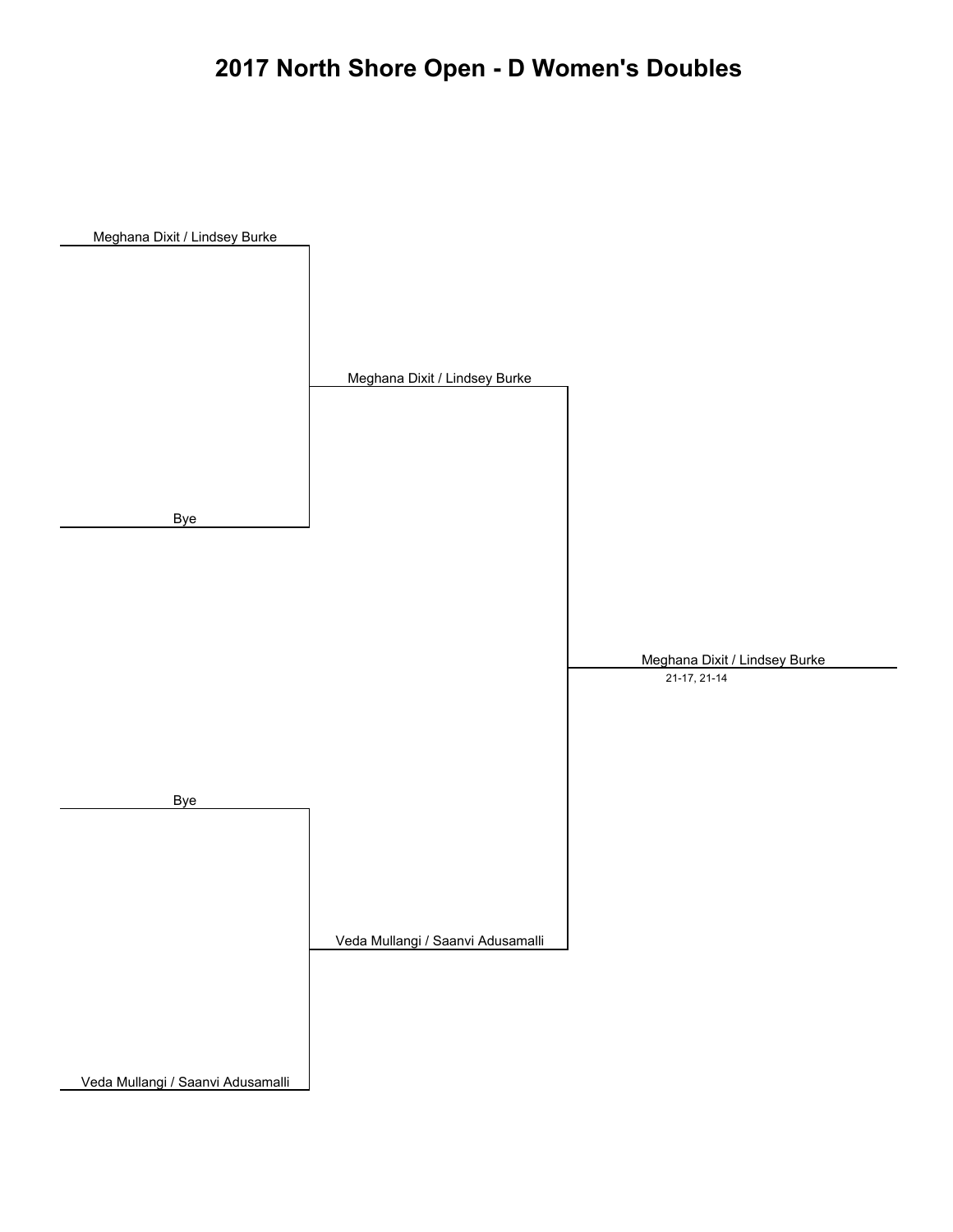### **2017 North Shore Open - A Mixed Doubles**

#### **Seeds**

1. Jason Lo / Sruti Rudrappa

2. Ching-pei Lee / Judy Yang

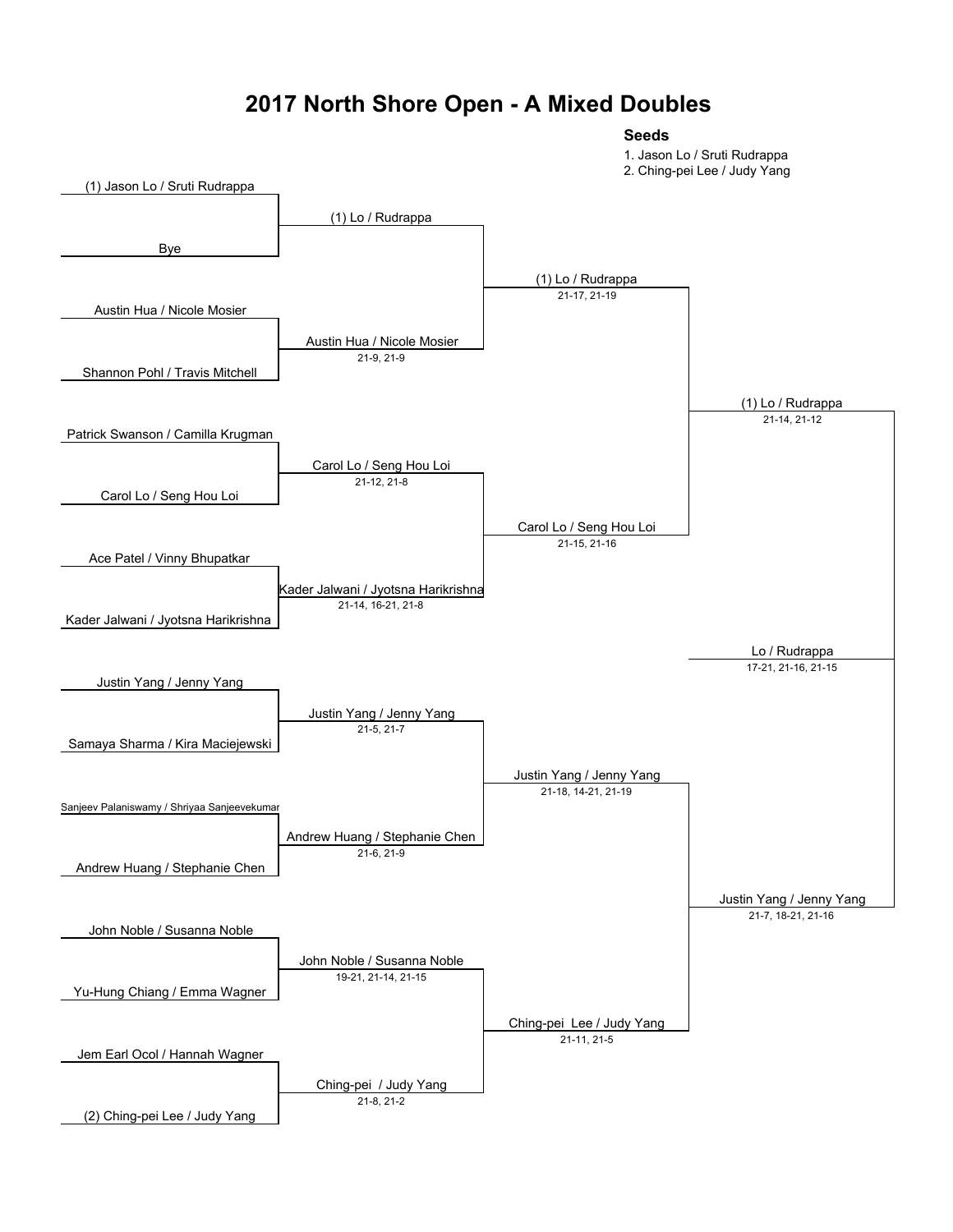## **2017 North Shore Open - B Mixed Doubles**

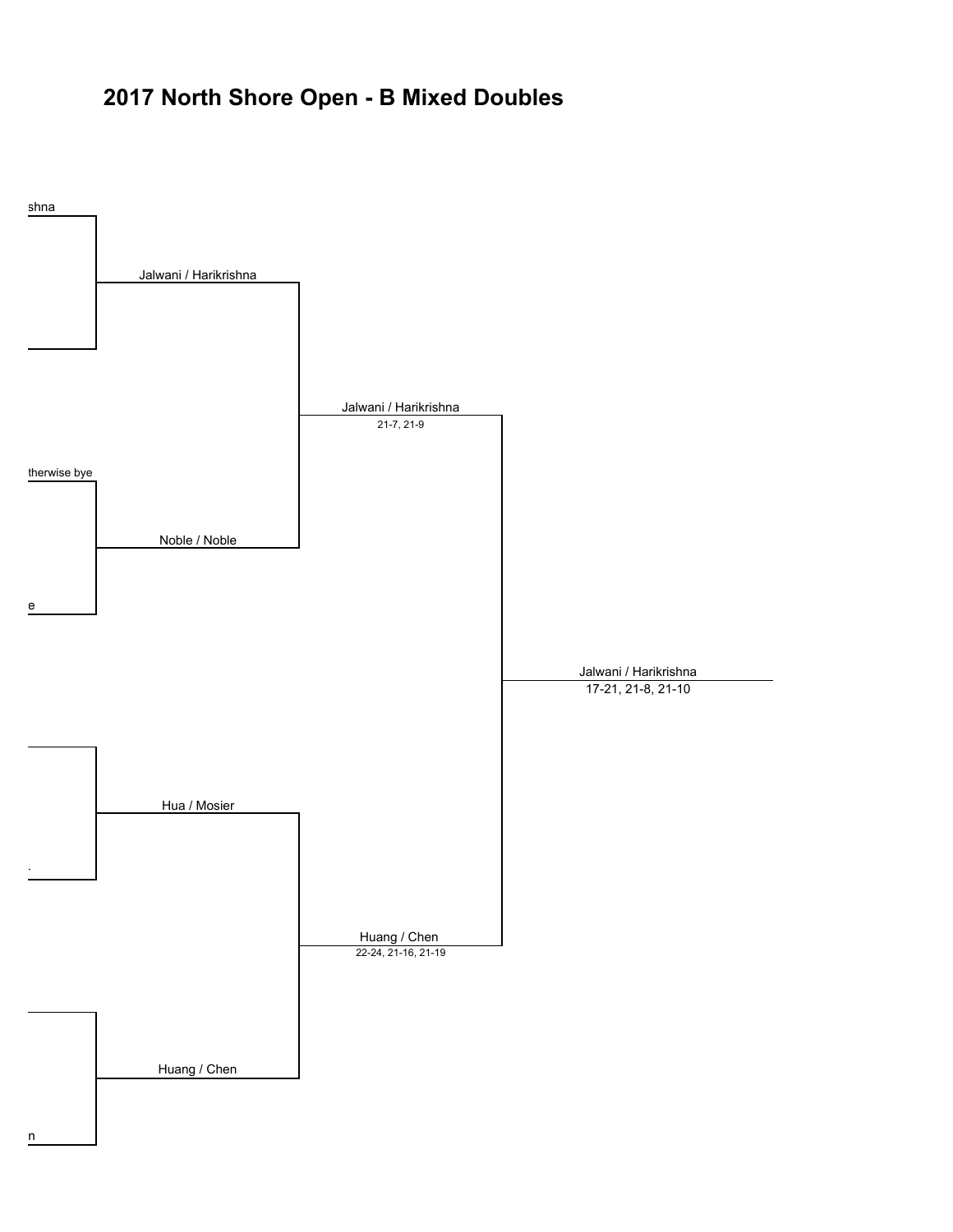